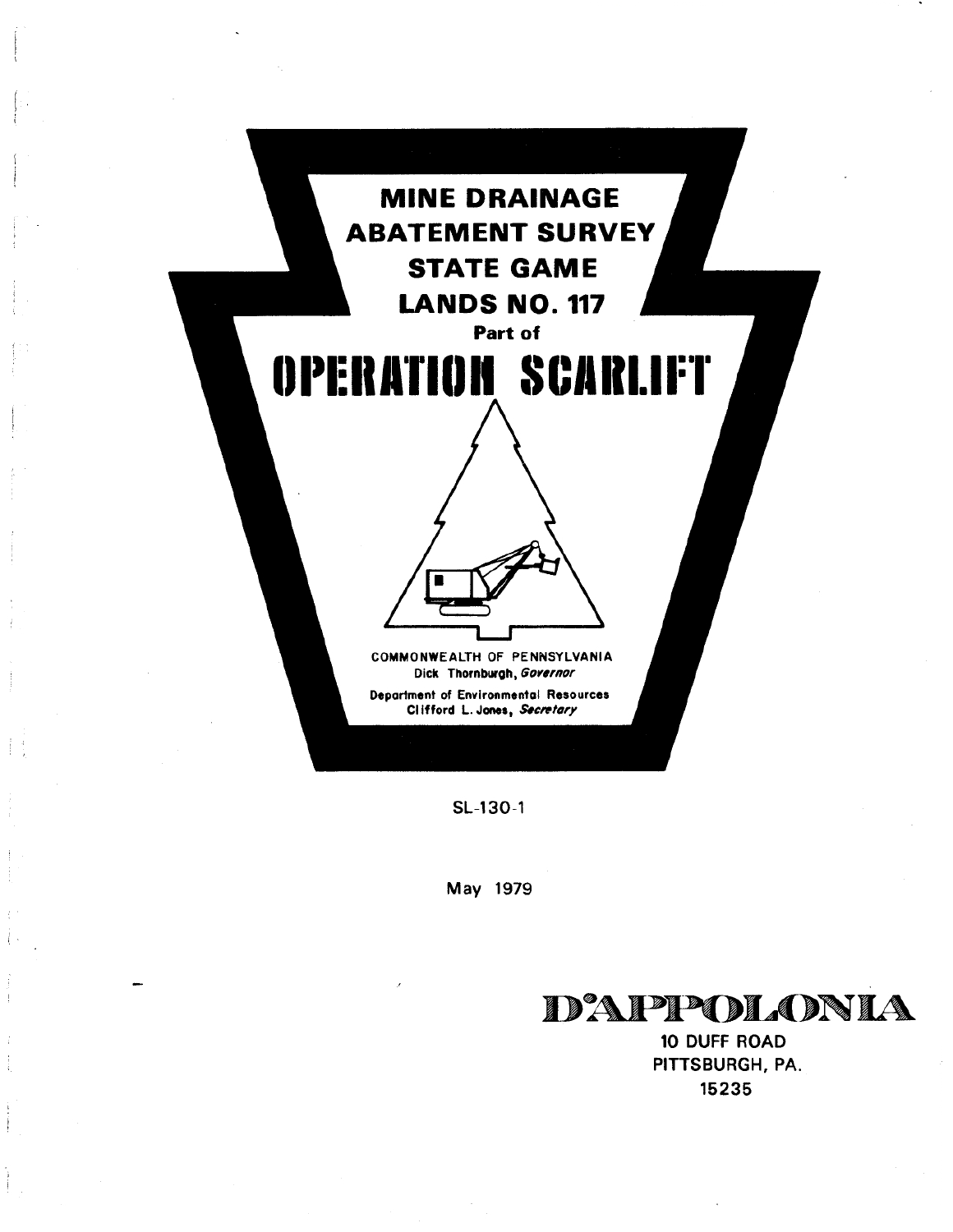### DEPARTMENT OF ENVIRONMENTAL RESOURCES

#### REVIEW NOTICE

This report, prepared by outside consultants, has been reviewed by the Department of Environmental Resources and approved for publication. The contents indicate the conditions that are existing as determined by the consultant, and the consultant's recommendations for correction of the problems. The foregoing does not signify that the contents necessarily reflect the policies, views, or approval of the Department,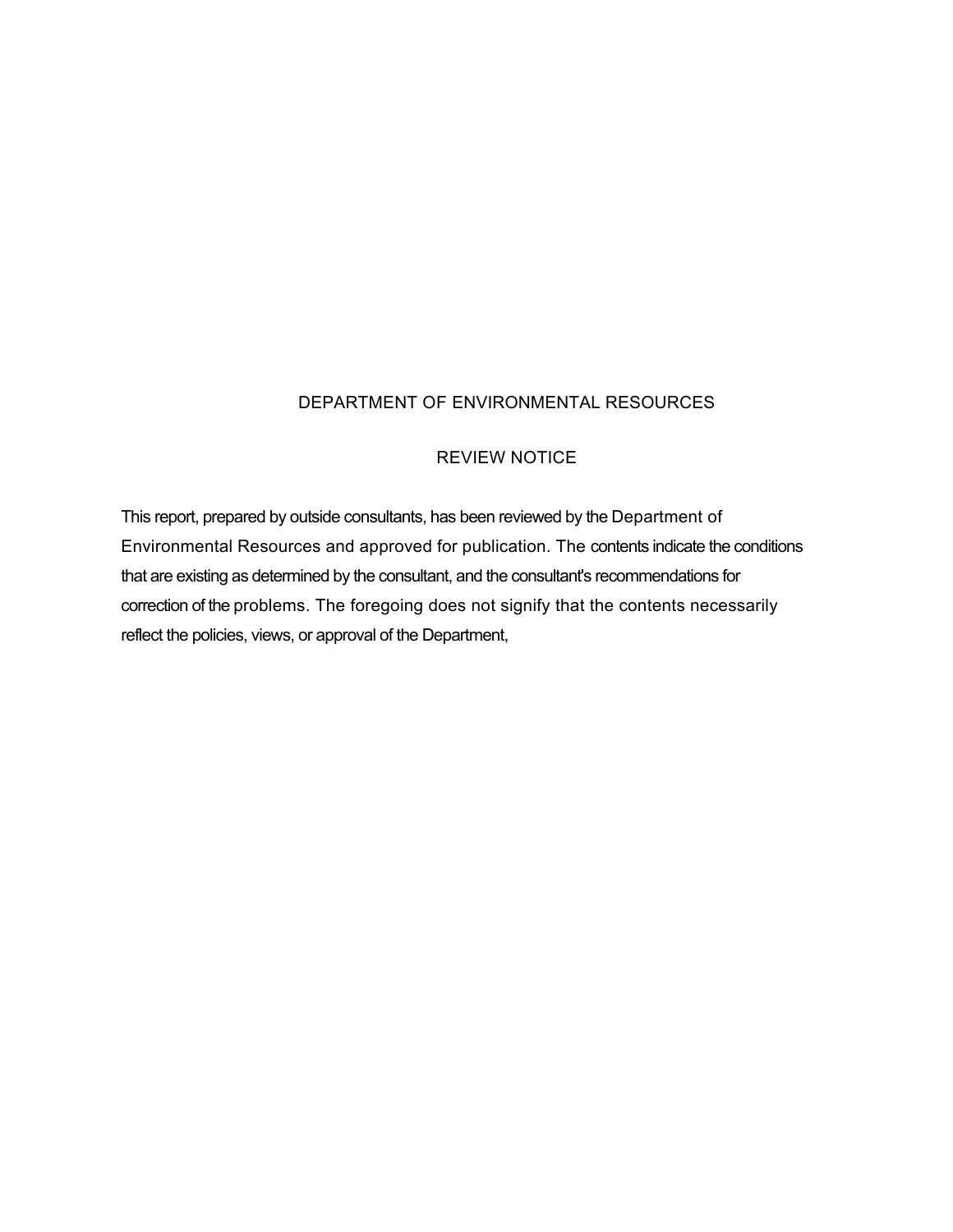## TABLE OF CONTENTS

|                                     | <b>PAGE</b> |
|-------------------------------------|-------------|
| <b>LIST OF TABLES</b>               |             |
| <b>LIST OF FIGURES</b>              |             |
| 1.0 INTRODUCTION                    |             |
| <b>2.0 MINING HISTORY</b>           | 3           |
| 3.0 FIELD INVESTIGATION             | 4           |
| <b>4.0 WATER QUALITY SURVEY</b>     | 5           |
| 5.0 RECLAMATION PROCEDURES          |             |
| 6.0 RECOMMENDATIONS AND CONCLUSIONS | 10          |
| <b>TABLES</b>                       |             |
| <b>FIGURES</b>                      |             |
|                                     |             |

APPENDIX - CONSTRUCTION DRAWINGS

## LIST OF TABLES

| <b>TABLE NO.</b><br>$\overline{1}$ | TITLE<br>Water Quality and Pollution Load, State Game Lands No. 117                                    |
|------------------------------------|--------------------------------------------------------------------------------------------------------|
| 2                                  | Average pH and Pollution Load, State Game Lands No. 117                                                |
| 2A                                 | Correlation of Sampling Station Numbers, State Game Lands No. 117                                      |
| 3                                  | Revised Recommendation, Areas to be Reclaimed, Preliminary Cost Estimates,<br>State Game Lands No. 117 |

# LIST OF FIGURES

| <b>FIGURE NO.</b> | DRAWING NO.                                                            | TITLE                                          |
|-------------------|------------------------------------------------------------------------|------------------------------------------------|
|                   | 70-130-A2                                                              | State Game Lands No. 117, Vicinity Map         |
| 2                 | 70-130-AI                                                              | State Game Lands No. 117, Property Map         |
| 3                 | 70-130-EIO                                                             | Pennsylvania State Game Commission, State Game |
|                   | Lands 117, Washington County, Pennsylvania, Area Requiring Reclamation |                                                |